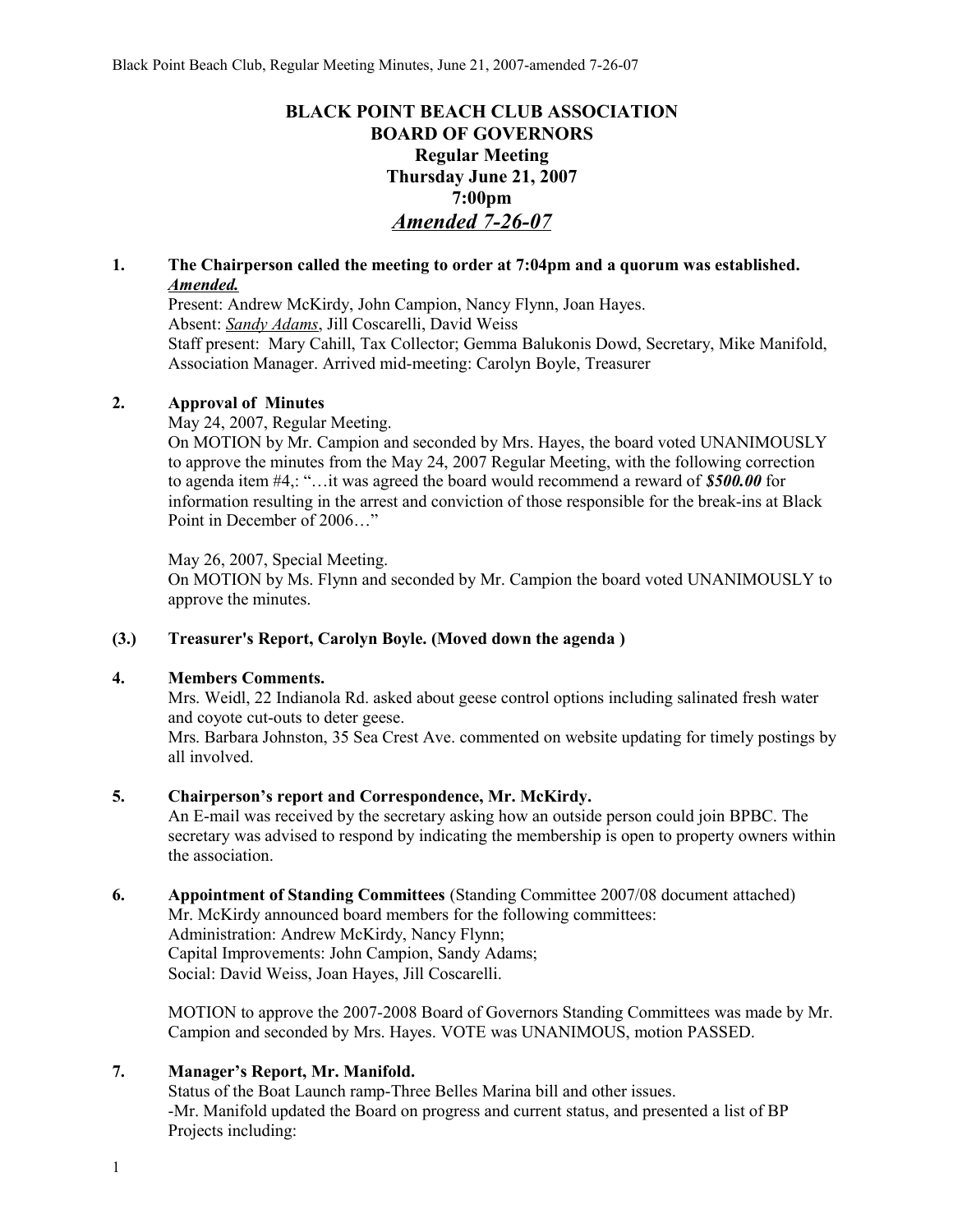-The swim float ladders have been picked up.

-The attachment for the boat float at the boat ramp was damaged and is being updated by Mr. Jack Santos.

-Mr. Campion asked that Mr. Manifold apprise Three Belles of the problem.

-Mr. McKirdy said that Ms. Boyle has a written note to be sent with payment to record the failure of the installation.

-Mr. Nebelung will be removing the walkway before July  $4<sup>th</sup>$ .

-The piers have been painted with red "NO DIVING" notices in several places.

-ACE security and Beach Security (Chris Mullins and Ryan Baldassario) is scheduled to start Friday of next week.

-swim floats go in next week

-The kayak pathway has been widened on OBP Rd.

-The sprinkler system at the tennis court is not working. Mr. Manifold is looking for a company to offer a complete solution for repair, if possible.

-2 new benches were placed at the right of way at the end of Blue Heron Drive.

-Bench at the playground is to be repaired.

-A new editor has been hired to create the Black Pointer. Contact Rachel Redding, e-mail:

**redding.rachel@gmail.com** . Ms. Redding will make sure the first Black Pointer includes the new contact information so as to re-direct any postings and inquiries.

- Mr. Manifold is investigating options for effective geese control. His research has shown that they respond to constant harassing. The options are summed up as best to harass in the spring/summer, or to hunt them in the fall. He is investigating options for both.

**-**Mr. Campion and Mr. Manifold explained that there is random fresh water leaching under the seawall between White Cap and Sea Breeze, making a single point of salination unlikely.

-A rubber bumper will be placed between the boat float and the pier to decrease abrasion to the float. Mr. Manifold will realign any worn blocks.

**-**Mr. Manifold said he appreciated board and member comments.

**-**It was commented, that the Manager as the CEO, has the right to make decisions and continue repairs as directed by the board.

## **8. Tax Collector's report, Mary Cahill.**

Mrs. Cahill reported the delinquent tax amount from Oct. and March is \$2,778.06. Notices have gone out. The total collected is \$588,515.00.

Mr. McKirdy commented that the membership has contributed well.

## **9. Committee Reports**

1. Administration. Nothing to report at this time.

2. Capital Improvements

-Short Term Capital Improvements. Mr. Campion mentioned tar is lifting at the end of Whitecap and the right of way; it needs to be checked for repair before it worsens. Mr. Manifold said he'd speak with Mr. Santos about his repair.

3. Social Committee. It was reported for Mr. Weiss that the Social Calendar has been given to the Black Pointer and is posted on website **<http://www.blackpointbeachclub.com/>**

## **10. Old Business-***amended*

#### **1. Audit Relief Legislation**.

Mr. McKirdy updated the board stating that we are exempted from *having to do a comprehensive audit*. As of July 2007, the Governor will sign a bill resulting in the passage of a 1 million dollar operating budget threshold. Only if our income exceeds this amount would we need a comprehensive audit.

#### **2. Proposed ordinance on fees**.

Mr. McKirdy provided an introduction and distributed a copy of the "Proposed Ordinance Establishing a Schedule of Zoning Fees". (Document attached **10.2.1)**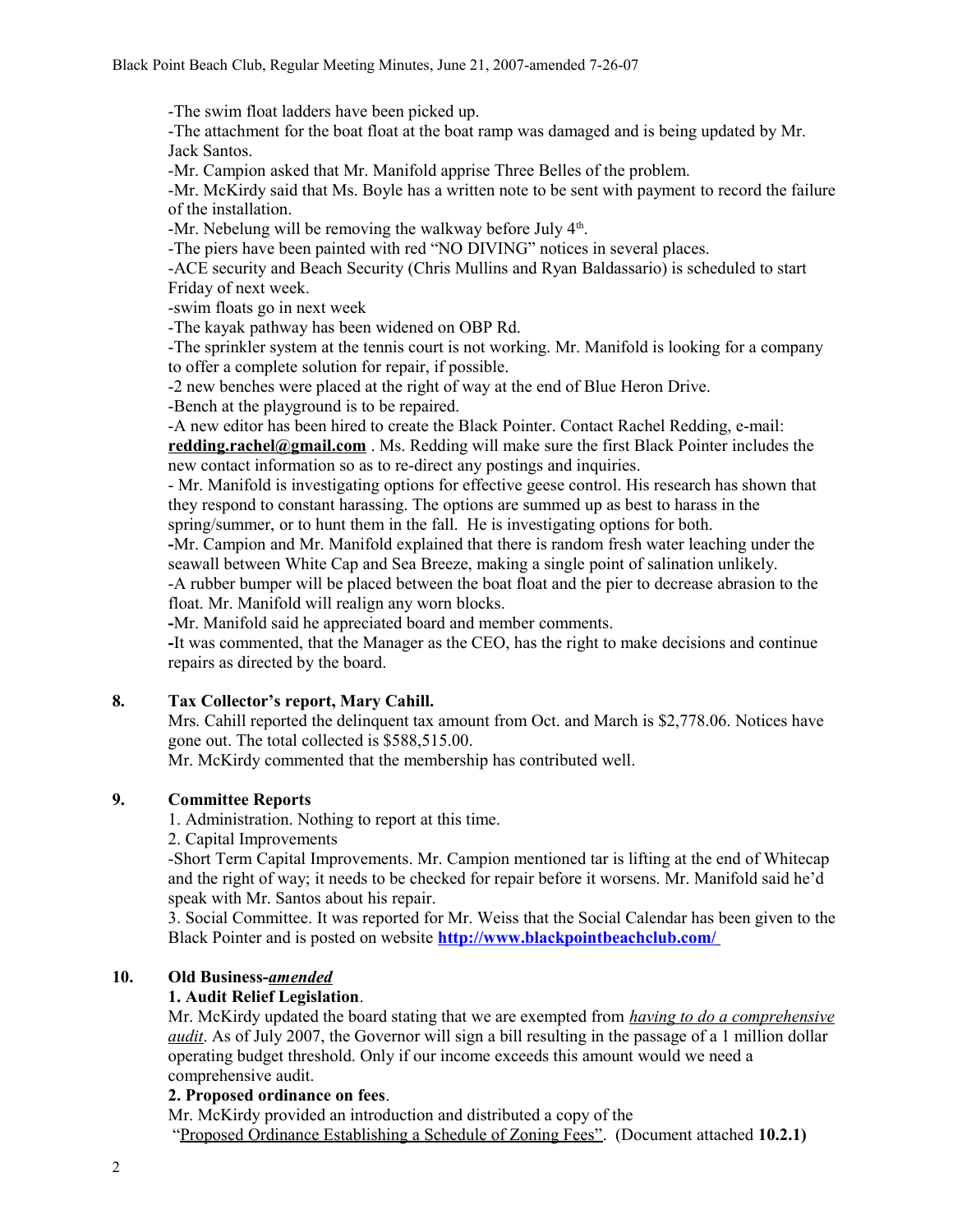The board discussed the established rates and proposed increases. Mr. McKirdy explained to the Board that the increases reflect the higher cost of advertising, which must be done twice (2 times), and the hiring of a meeting recorder.

-The proposed increase is from "**(\$180) to \$300 for an Appeal to Zoning Board of Appeals Alleging Error**"

-and from "**(\$180) to \$400 for Application to Zoning Board of Appeals for Variance"**. The Board felt the fees would support the appeal process and defray some of the expenses currently borne by the general membership.

**MOTION** from Mr. Campion, and seconded by Ms. Flynn, the board VOTED UNANIMOUSLY to approve the proposal for the purpose of a "**Notice of Public Hearing re: Zoning Fees and Parking Fees."** (Document attached 10.2.2)

Mr. McKirdy provided an introduction and a draft copy of the "Proposed Ordinance Establishing a Fine for the Violation of Parking Regulations".

Some discussion followed regarding the ticket process. It was decided any ticket would be issued following warning, and the ticket would be given at the discretion of beach security. Fines:

**Fine for parking a vehicle in a no parking zone \$25.00.**

**Fine for parking a vehicle in a permitted area without a current BPBC Association parking permit \$25.00**

**MOTION** by Mr. Campion, and seconded by Mrs. Hayes to approve the, "Proposed Ordinance Establishing a fine for the Violation of Parking Regulations". No Discussion followed. The VOTE passed UNANIMOUSLY . (Document attached **10.2.3**)

Mr. McKirdy established a date:

**Notice of Public Hearing, Thursday July, 26, 2007, 6:30pm, Black Point Clubhouse** to receive comment on the proposed ordinances.

**MOTION** to approve the date and time for the "**Notice of Public Hearing re: Zoning Fees and Parking Fees"** was made by Mrs. Hayes, and seconded by Ms. Flynn. No discussion. The VOTE was UNANIMOUS.

#### **Please note location change for BPBC posted minutes**:

Minutes for all Board of Governors, Zoning and Zoning Board of Appeals meetings will now be posted inside the clubhouse. The exterior bulletin board will host agenda and meeting notices. The primary location for member access resides with the Town Clerk, East Lyme. The Black Point website will continue to post material as a convenience to members at: **<http://www.blackpointbeachclub.com/>**

#### **11. New Business**

#### **Zoning Issues**

1. Appointment to Zoning Commission.

ON **MOTION** by Mr. Campion and seconded by Ms. Flynn the board voted **UNANIMOUSLY** to approve the appointment of Mr. John Sullivan, 21 Billow Road, Niantic, Ct.. to the Zoning Commission as a Regular Member for the balance of term ending August 1, 2007.

The Zoning Board of Appeals has openings for (2) two regular, and (1) one alternate member. Interested persons are asked to contact Mr. McKirdy or Mr. Manifold with their name and contact number. It is hoped the Administration committee can meet with anyone interested in serving on July 26, 2007.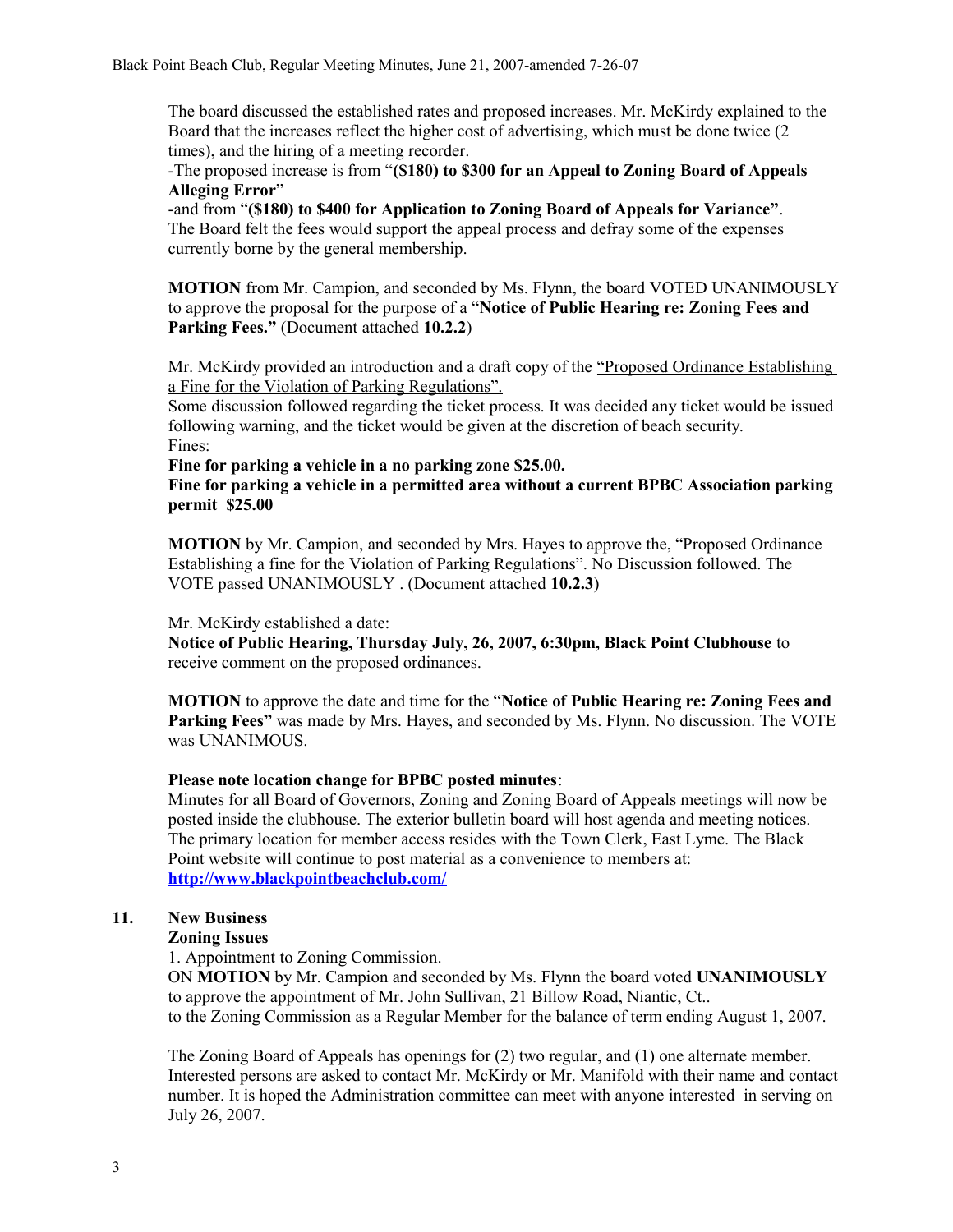#### 2. Proposed Charter Revision

Mr. McKirdy, in response to a member request to allow a broader pool of members to serve or hold office, proposed the Board ask the membership at the Informational Meeting on Saturday, September 1, 2007, to consider amending the Charter. Statute permits "East Lyme voters who reside in Black Point to be eligible to vote." Perhaps the charter could be amended to "allow East Lyme electors to hold office".

### **3. Treasurer's Report, Ms. Carolyn Boyle. (Relocated to this point in the meeting)**

Ms. Boyle sent thank you notes to Andrea Stillman, Ed Jutilla and Senator Daily for their support on the audit revision.

Ms. Boyle provided the Profit and Loss Statement for 2006-2007, 6-18-07 actual; the Liberty Bank Check register from 5-25-07 through 6-18-07 and a draft of the June 18, 2007, Piers Project 2006-2007.

Ms. Boyle will make any adjustments to pier expenses that might have been a bit blurred with the operations budget following storm repair. Some clarification discussion followed.

**MOTION** to accept the treasurer's report as presented was made by Mr. Campion and seconded by Mrs. Hayes. No discussion. The board VOTED UNAMIMOUSLY to accept the treasurer's report as submitted.

#### **3. New Business, Future Agenda Items, continued**

No new items were recorded.

#### **12. Member Comments**

Member comments were heard regarding:

-The Beach Manager position listed at \$5,000, does this position exist?

-The printing of more Black Point parking tags to accommodate multiple family households -Comment against the new zoning fee cost.

-Question of when the rules of the beach begin to apply in the calendar year, June or July?

The Chair commented to all present stating that the proposed ordinances will be available on the BPBC website, the Town Hall, and in the Club House. Members will see nomenclature changes in the budget after July 1, to better reflect line item expenses.

Having no further comments, the member section was closed.

#### **13**. **Adjournment**

On **MOTION** from Mr. Campion, and seconded by Ms. Flynn, the board VOTED UNANIMOUSLY to adjourn the, Thursday June, 21, 2007, Regular Meeting of the Board of Governors at 9:20pm.

Respectfully submitted,

Gemma Balukonis Dowd, Secretary 6-25-07

Attachments 10.2.1, 10.2.2, 10.2.3 following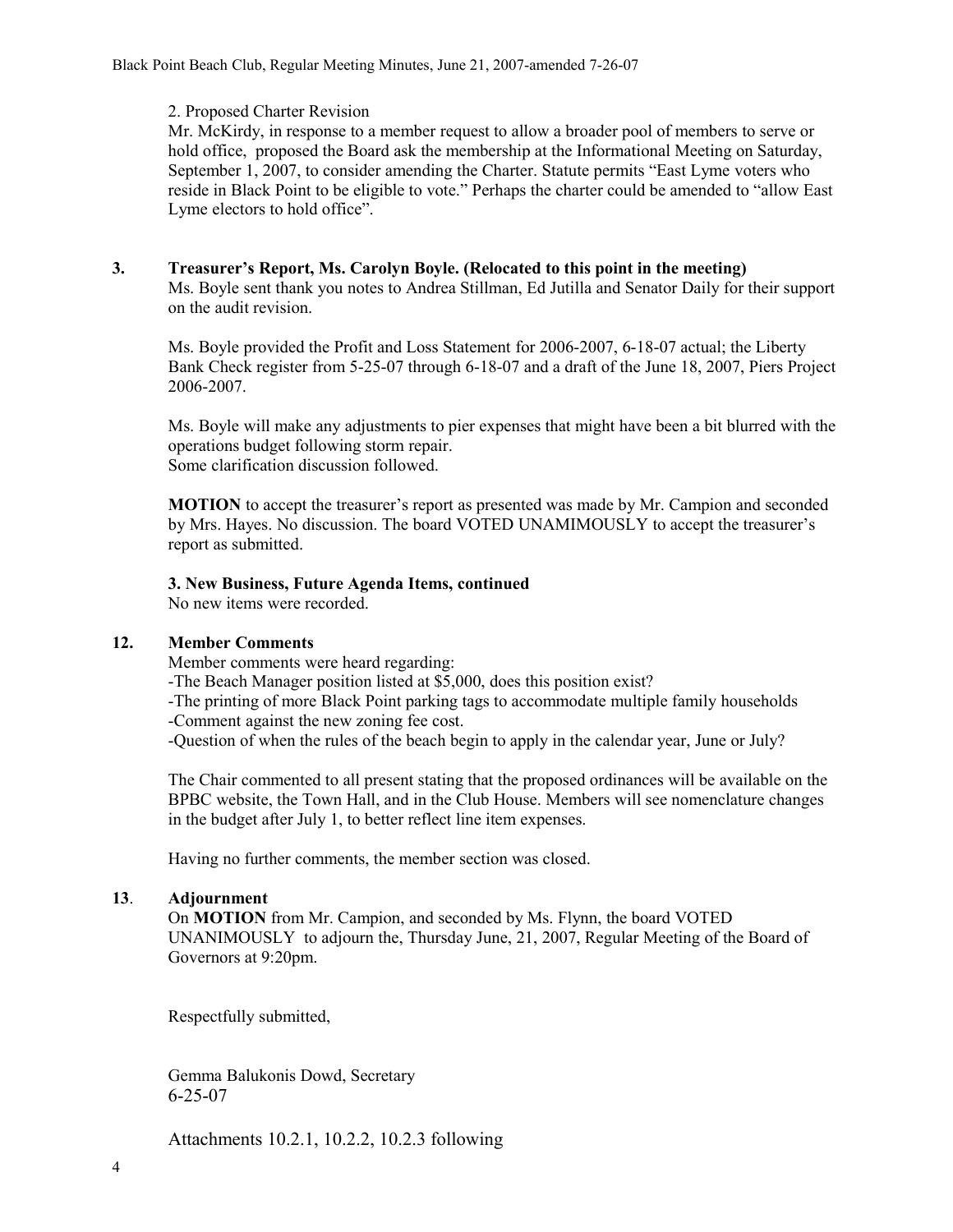## **BLACK POINT BEACH CLUB ASSOCIATION**

# **PROPOSED ORDINANCE ESTABLISHING A SCHEDULE OF ZONING FEES**

#### SCHEDULE OF ZONING FEES

| Zoning Permit Application for use, construction or alteration<br>valued at \$1,000 or less                                                                   | \$45                |
|--------------------------------------------------------------------------------------------------------------------------------------------------------------|---------------------|
| Zoning Permit Application for use, construction or alteration<br>valued at more than \$1,000 but less than \$2,500                                           | \$75                |
| Zoning Permit Application for use, construction or alteration<br>valued at \$2,500 or more but less than \$10,000                                            | \$150***            |
| Zoning Permit Application for use, construction or alteration<br>valued at \$10,000 or more but less than \$50,000                                           | \$300***            |
| Zoning Permit Application for use, construction or alteration<br>valued at \$50,000 or more but less than \$100,000                                          | \$450***            |
| Zoning Permit Application for use, construction or alteration<br>valued at \$100,000 or more                                                                 | \$600***            |
| Home Occupation Application                                                                                                                                  | \$<br><sup>10</sup> |
| Zoning Permit Extension Application                                                                                                                          | \$250               |
| Appeal to Zoning Board of Appeals Alleging Error                                                                                                             | \$300               |
| Application to Zoning Board of Appeals for Variance                                                                                                          | \$400               |
| All other activities requiring Zoning Enforcement Officer activity<br>for an individual property not previously specified,<br>e.g. location of propane tanks | \$45                |

\*\*\* One-third of the fee shall be payable upon submission of the application; the remaining twothirds shall be payable upon approval of the application by the Zoning Officer.

When any use, construction, erection or modification requiring a zoning permit is commenced prior to obtaining a zoning permit approved by the Zoning Officer, the fee for making application for a zoning permit shall be three times the amount otherwise applicable under this section.

attachment 10.2.1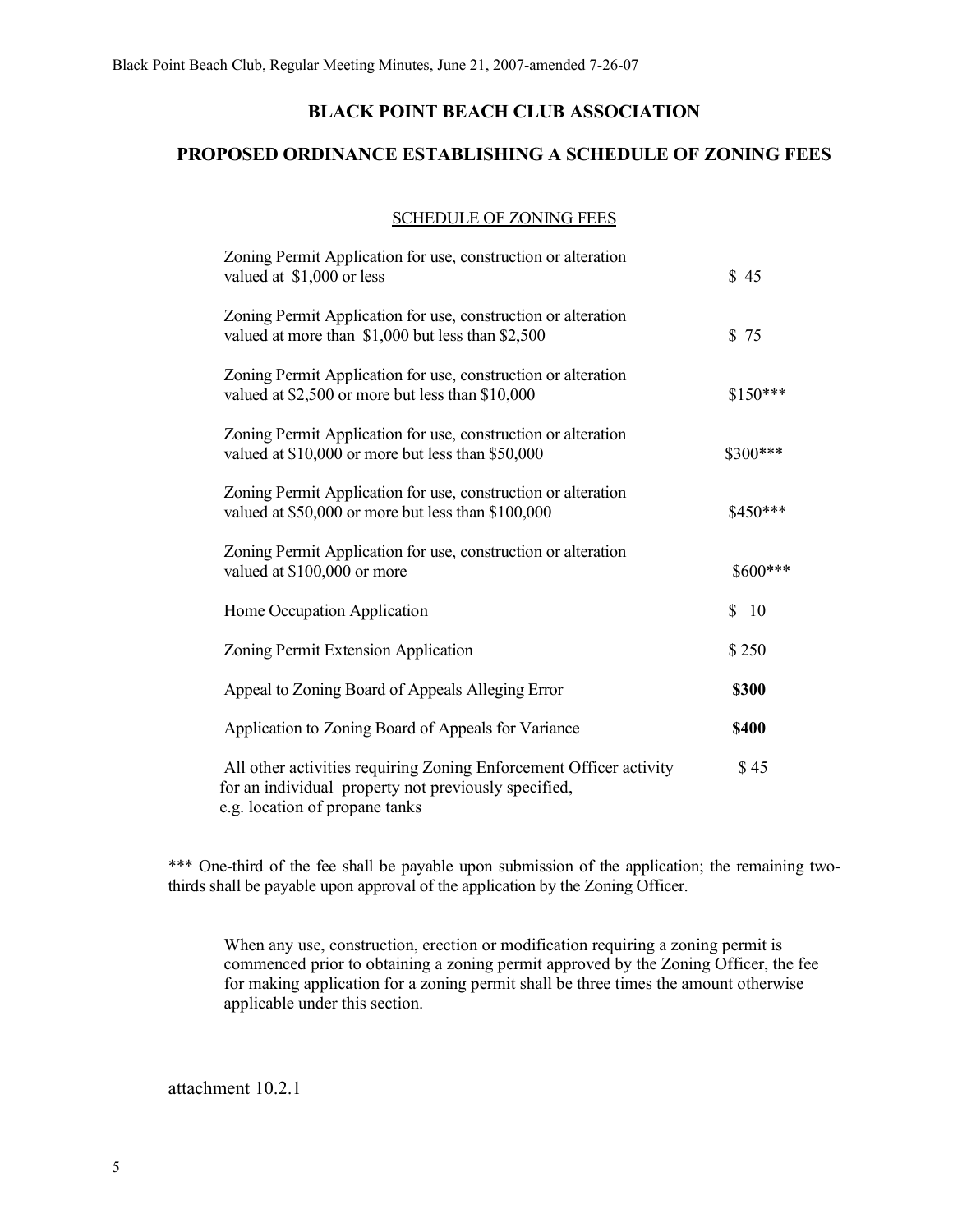## **BLACK POINT BEACH CLUB ASSOCIATION BOARD OF GOVERNORS**

## **NOTICE OF PUBLIC HEARING RE: ZONING FEES AND PARKING FINES**

Notice is hereby that the Board of Governors of the Black Point Beach Club Association will hold a public hearing on July 26, 2007at the Black Point Clubhouse, Sunset Ave, Niantic, CT, at 6:30 p.m. to receive public comment on the following proposed ordinances:

### SCHEDULE OF ZOINING FEES

## FINES FOR THE VIOLATION OF PARKING REGULATIONS

The ordinance on zoning fees would confirm the existing fees of the Zoning Commission and increase the existing fee for appeals to the Zoning Board of Appeals alleging error from \$180 to \$300 and increase the existing fee for applications to the Zoning Board of Appeals for a variance from \$180 to \$400.

The ordinance on parking fines would establish a fine of \$25.00 for parking violations.

The full texts of the proposed ordinances are available for inspection at the office of the East Lyme Town Clerk, at the Black Point Clubhouse and on the Association's Website: www.blackpointbeachclub.com.

Dated at Niantic, Connecticut, June 21, 2007 Black Point Board of Governors

*This document is prepared for the benefit of the public, solely for purposes of information, summarization and explanation. This document does not represent the intent of the Black Point Board of Governors for any purpose.*

attachment 10.2.2